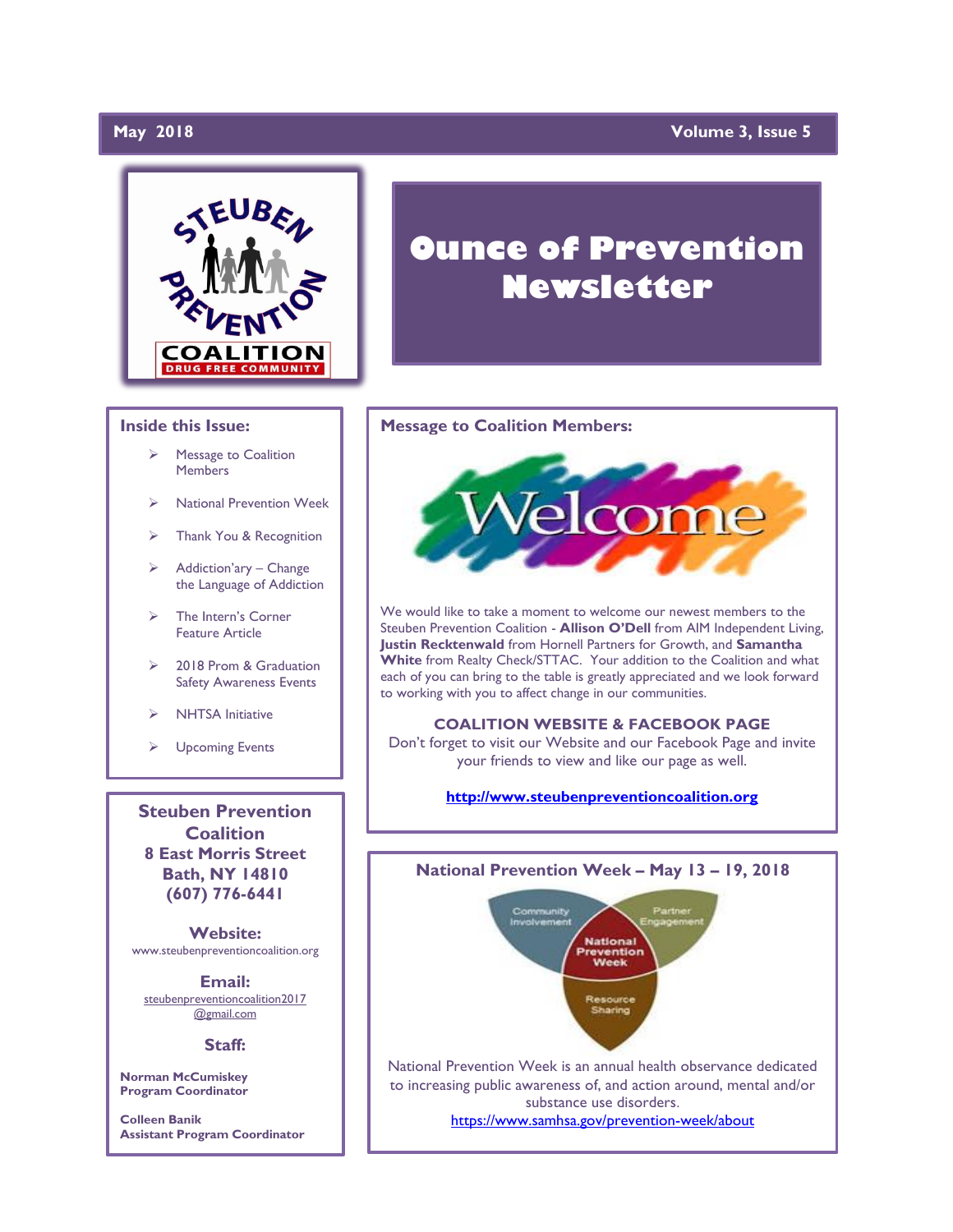# **May 2018 Page 2 Volume 3, Issue 5**

As we come to the end of May, we will be saying thank you and goodbye to our Intern from Keuka College – Lindsay Bushnell. I cannot tell you what a wonderful and pleasurable experience the Steuben Prevention Coalition has had with Lindsay Bushnell as our intern from February to May of 2018. We could not be more pleased with the outcome and her tremendous efforts.

Lindsay rose to every challenge that we provided her with and did so in a strong, professional and responsible manner. The projects that Lindsay worked on received very positive feedback and strong accolades for a job well done by Coalition staff, Steuben Council on Addictions staff and overall by many from Catholic Charities of Steuben County who had the pleasure of interacting with her.

As you can see from her multiple contributions to this month's edition of the "Ounce of Prevention", Lindsay will be greatly missed.



For the second year in a row, a special thank you goes out to Pamela Aini of STOP DWI NY, Sheriff Jim Allard, Deputy Dean Swan and all of the Sheriff Dept. Staff and NYS Police who participated in the planning and carrying out of the 2018 Prom/Graduation Safety Awareness Events which took place throughout Steuben County.

**See page 3 for a highlight of the activities.**

# **Addiction' ary SAY THIS – NOT THAT!! Changing the Language of Addiction**

*Research & Article prepared by Lindsay Bushnell – Keuka College Intern*

The Southern Tier Regional Addiction Resource Center held a conference for professionals working in the substance abuse field. This conference, The Language of Addiction, included a presentation by William Eggleston, Clinical Assistant Professor at Binghamton University's School of Pharmacy, an interactive piece by the 2-1-1 Helpline, and a webinar with Dr. Sarah Wakeman, Medical Director of the Substance Use Disorders Initiative. These programs were designed with the intention of educating and reducing stigma and stereotypes surrounding substance abuse disorders.

William Eggleston presented the work that his colleagues and he are doing to combat the opioid epidemic, focusing on prevention, treatment, and harm reduction. The 2-1-1 provides a variety of resources, information, and referral services for those struggling with substance use disorders. We worked in small groups to come up with new terms that could be utilized in order to create better access to information/services, and make what is being searched easier to understand by changing lengthy terms to more common phrases. Dr. Sarah Wakeman was the last presenter of the conference. Dr. Wakeman discussed changing language to change care; using person-first terminology, reducing stigma and stereotypes, and treating substance use disorders as a chronic illness.

While all presenters were knowledgeable and able to provide a lot of information, Dr. Wakeman really focused on the theme of the conference, The Language of Addiction.

The Addiction-ary, a tool to change the words that we use surrounding drug use to reduce stigma, displays alternative words for the 'red flag' words that create negative connotations for patients during treatment. Dr. Wakeman explained that looking at substance use disorders as a chronic illness, just like diabetes with insulin as treatment, will allow for individuals to be tested, treated, kept safe, and possibly cured in a long- term manner more often and more successfully. Part of this perspective includes changing the way in which we reference substance abuse. Instead of using the word 'abuser' or 'addict' choose instead to say 'he or she suffers from addiction or a substance-use disorder.' Rather than using the words clean and dirty to explain whether or not someone is using drugs, try using proper medical terminology such as positive or negative results. If an individual does relapse, instead consider saying that he or she 'resumed use' or 'experienced a reoccurrence of symptoms.' Dr. Wakeman explained that using these strategies, as professionals and members of society, we can work to decrease the stigma and negative connotations surrounding those that have a substance use disorder, as well, as provide better support and treatment. Get your own copy of the Addiction-ary at



**YOUR WORDS MATTER!!**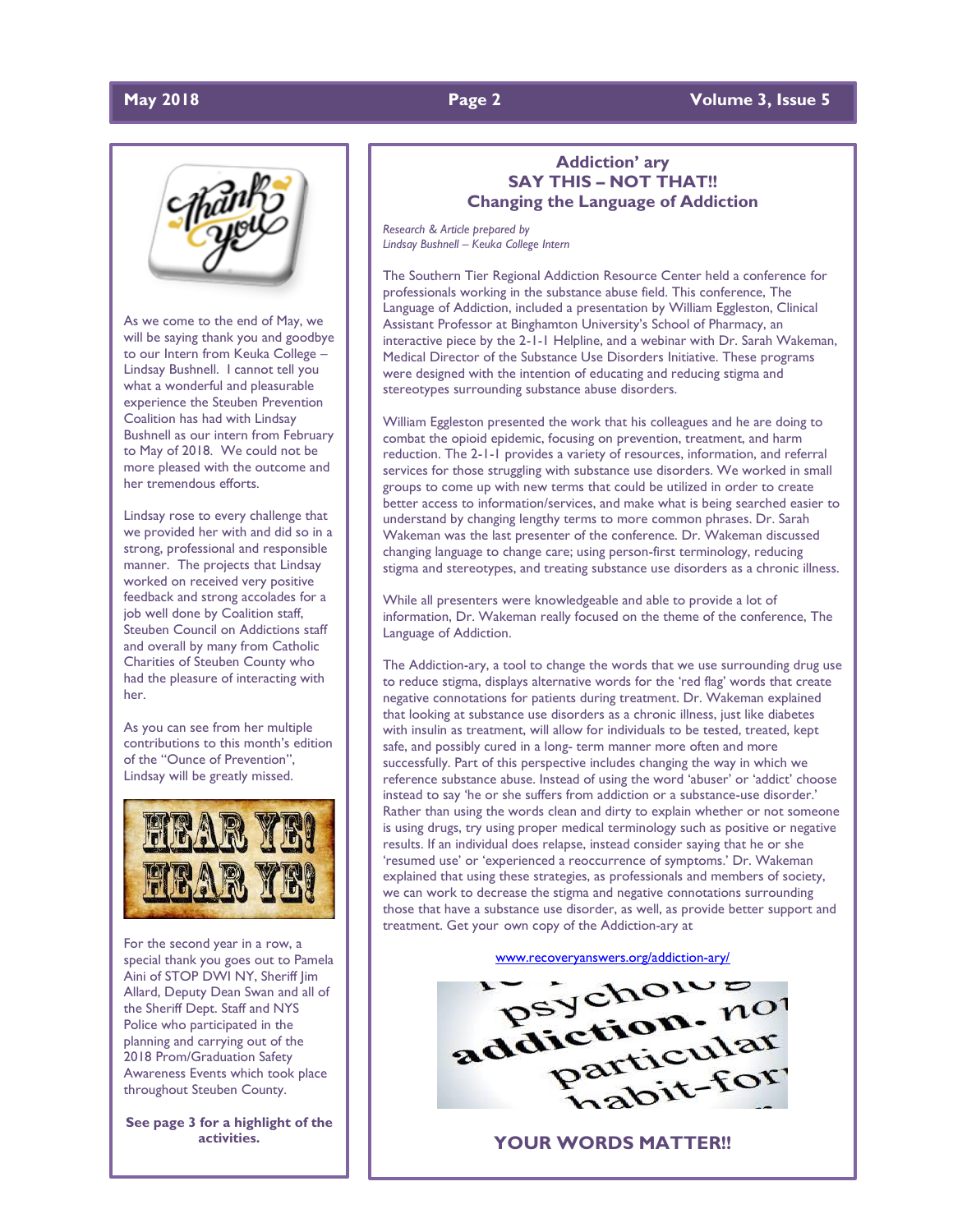# **May 2018 Page 3 Volume 3, Issue 5**

### **Intern's Corner**

### *Lindsay Bushnell Keuka College - Intern*

Being a teenager isn't easy. The stresses of life, love, and school are seemingly too much to handle sometimes. The pressures to fit in, self-identify, and figure out what you should be doing with the rest of your life are often overwhelming. Instead of dealing with stressors, in a positive way, many adolescents chose to indulge in the fabricated pleasures of alcohol use or drug experimentation.

Substance use is something that tempts us all in our own time, seeking the approval of our peers or the certain well-known numbness to life. While not all teens choose to use, there are many that do, making it important to provide our teens with safe and responsible practices if they do choose to use alcohol or drugs, especially during prom and graduation season.

The following are some suggestions on how to be safe/responsible if choosing to indulge.

- You don't need to drink just because 'everyone' is; dare to be different.
- Have someone you can always trust to call for a ride to avoid drinking and driving or riding with an impaired driver.
- Don't drink too much and don't let your friends drink over their limit.
- If someone gets sick lay them on their side, monitor them, and call for assistance.
- If you get into trouble with authority be respectful and compliant.
- Be aware of why you are choosing to use, and express your concerns to someone you trust if you are struggling with alcohol or drugs.
- The seemingly positive effects of a substance never outweigh its negative impacts and consequences.

It is my intention that these suggestions encourage teens that choose to use alcohol to be safe and responsible. I also want to emphasize that even though drinking with your friends on the weekend, or stealing your parents' alcohol to mask the negativity of your day, is a tempting task, choosing to fill your time or nurture your hurt in a more positive way is much more challenging, take the challenge. Saying no is much more difficult, but more often than not, saying no is just what you will need. But if you do decide to drink…**Be smart. Be safe. Dare to be different.**

 $\overline{a}$ 

# **2018 Prom & Graduation Safety Awareness Events**





For the second year in a row, the STOP DWI NY, the Steuben County Sheriff's Department and the NYS Police have participated in Prom & Graduation Safety Awareness Events held throughout Steuben County. This year the Hammondsport Central School, Bath Haverling High School, Prattsburgh Central School, Corning-Painted Post High School and Addison High School participated in a 3.5 hour structured event offering the Amy Stock Memorial Trailer, the SIDNE Car (Simulated Impaired Driving Experience Vehicle), Mock Sobriety Testing, Peddle Cars and DWI/Victim Impact Speaker featuring Steuben County Deputy Josh VanSkiver. This is an opportunity to reach students and show them the importance of making smart decisions.